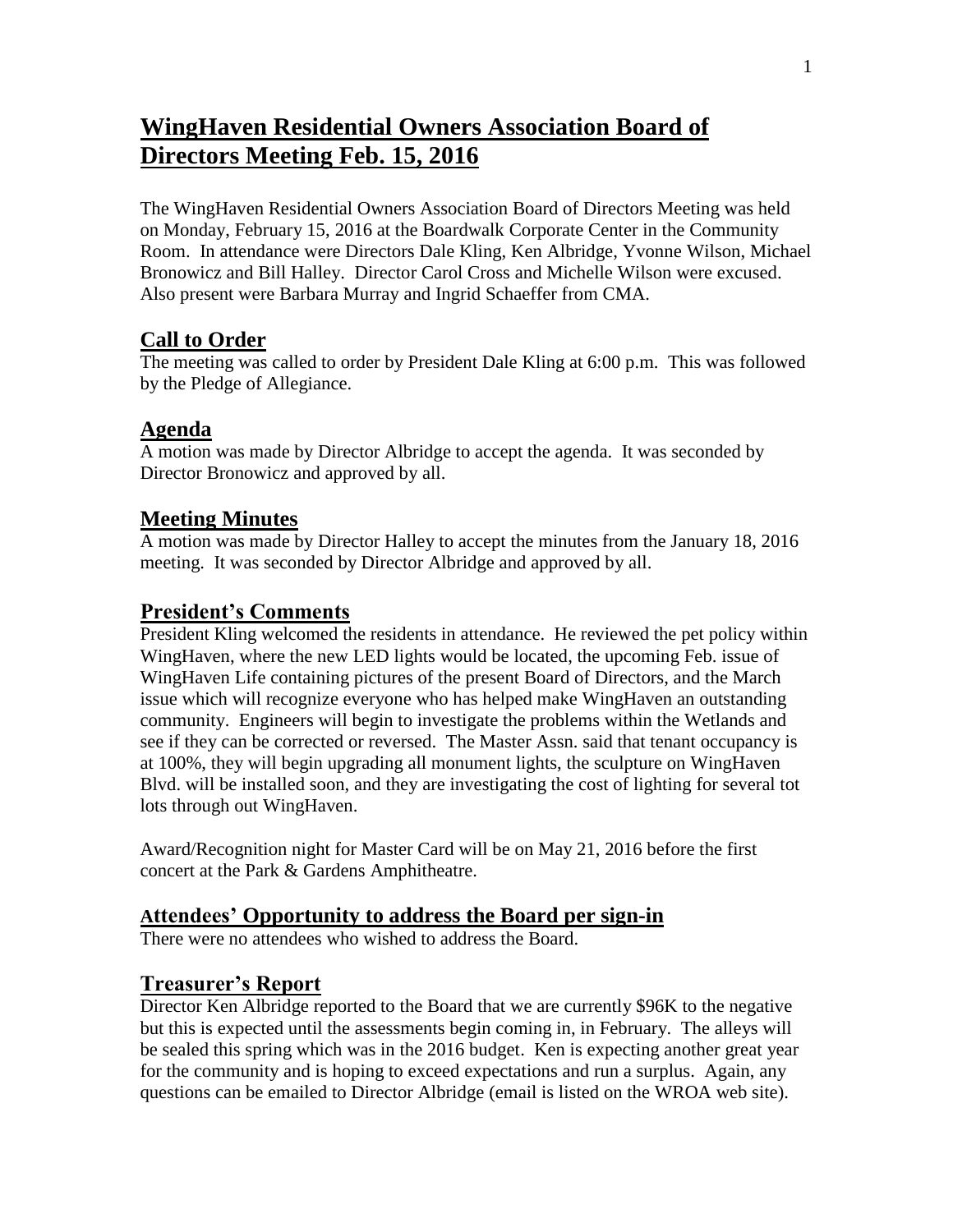#### **Management Report**

Eleven violation letters were sent out and fourteen residents are with the attorney. \$3,086 has been collected from past due accounts since the Jan.  $18<sup>th</sup>$  meeting. 528 late notices were sent out to residents. Letters with ballots will be sent out to residents on March 21, 2016 notifying them of their opportunity to become voting members. May 7, 2016 is the date for the yearly WingHaven community garage sale; Kathy Kilo Peterson is the sponsor again.

Income Tax…..

- **MOTION**  A motion was made by Director Aldridge that we sign a resolution to authorize signing of tax returns by CMA. It was seconded by Director Halley and was approved by all.
- Alley Sealing…. Fontana Asphalt Contracting—presented an invoice to the Board for additional alley repairs before sealing this spring. The total amount was \$1,250. It was discussed by board members and a motion was made.
- **MOTION**  A motion was made by Director Bronowicz that the board accept the bid from Fontana Asphalt Contracting to patch and remove loose pavement as stated in the quote of \$1,250. This is in accordance with the bid regarding 6 to 8 locations throughout WingHaven. It was seconded by Director Albridge and approved by all.

#### **Committee Reports**

**Events** – Committee member Betty Kling reported that the winter pub crawl income doubled from 2015. As of Feb. 12, 2016, they have secured 8 corporate sponsors (two are new) for the 2016 upcoming season. The Events Committee is looking for additional residents to volunteer to help with the upcoming events. There is need for more trash barrels for the Park and Gardens area, and the committee is also attempting to engage more Food Trucks to service the events this year.

Architectural – one request was received and that one request was approved.

**Grounds** – Mike and Dale met with Terry Runyon to look at trees in the Timber Meadows area that need trimming. Many residents have fixed, or are in the process of fixing, the low hanging branches blocking streets and sidewalks on their property. The City of O'Fallon will continue to do the 'sweep' throughout the community and notify residents who are in violation.

**Beautification** – Director Halley gave the report for Director M.Wilson. The ribbon cutting for the Master Card presentation will take place on May 21, 2016---dogs need to be on a leash and owners are responsible for cleaning up after them--- the committee is looking into selling bricks with residents names, on the pathway into the Tot Lot. President Kling and Director Halley met with the Master Association to discuss more